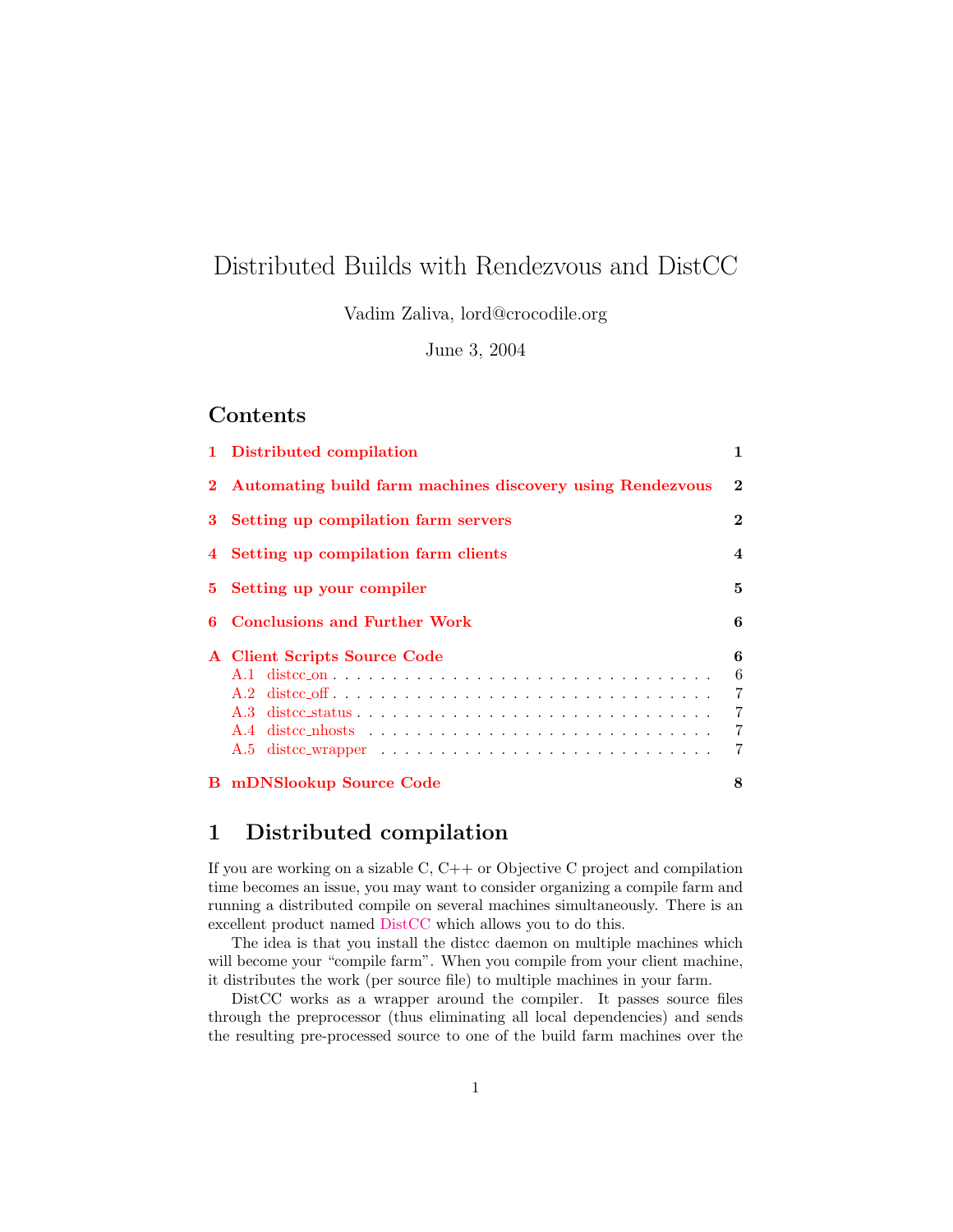network using TCP protocol. The build machine compiles the received files and sends resulting object files back to the client. Since the files are already pre-processed, the build farm compiler does not need to have any header files or know any macro definitions which you might need to compile the original source. This way, you do not need to install libraries and header files of 2rd party libraries on each of the compile farm machines - you only need them on your client machine.

All linking is done on the client machine. To parallelize the build process, it is recommended that you use the GNU make "-j" option. When it is specified, GNU make tries to compile several files in parallel (if there are no dependencies among them). With DistCC they would end up being sent to different compile farm machines and compiled in parallel.

## <span id="page-1-0"></span>2 Automating build farm machines discovery using Rendezvous

The main problem with simple DistCC deployment is that you need to know the names of all the machines in the compile farm. Usually you need to list them in the DISTCC HOSTS environment variable. If some hosts become unavailable, or new hosts are added, you need to know and must update your local configuration accordingly. In a larger organization, this quickly becomes a time consuming issue.

In their latest [development tools](http://www.apple.com/macosx/features/xcode/) release, Apple also makes use of a distributed build feature. They populate the list of machines in a compile farm automatically by using [Rendezvous technology.](http://www.apple.com/macosx/features/rendezvous/) Interestingly, they are using DistCC as well as actual build distribution technology.

In this article we will show how you can implement something similar in Linux, giving you all the benefits of a distributed build farm with automatic discovery while using inexpensive hardware and free software. We will describe the setup for this using Red Hat Linux 9, but with minimal changes it could be used with other Linux and Unix platforms as well.

### <span id="page-1-1"></span>3 Setting up compilation farm servers

First we need to Rendezvous-enable your Linux boxes. There are several implementations of Rendezvous for Linux, even one from Apple. Rendezvous is in fact Apple's name for [Zeroconf](http://www.zeroconf.org/) technology. We have chosen an open source crossplatform implementation of Zeroconf for Linux called ["HOWL"](http://www.porchdogsoft.com/products/howl) from Porchdog Software.

First, download and install HOWL from [Porchdog Software's web site.](http://www.porchdogsoft.com/products/howl/download.html) We used the [RPM package](http://www.porchdogsoft.com/download/howl-0.9.5-1.i386.rpm) they provide.

HOWL distribution includes several daemons, but only one, namely "mDNSResponder" (dynamic publication and service discovery daemon) is of interest to us.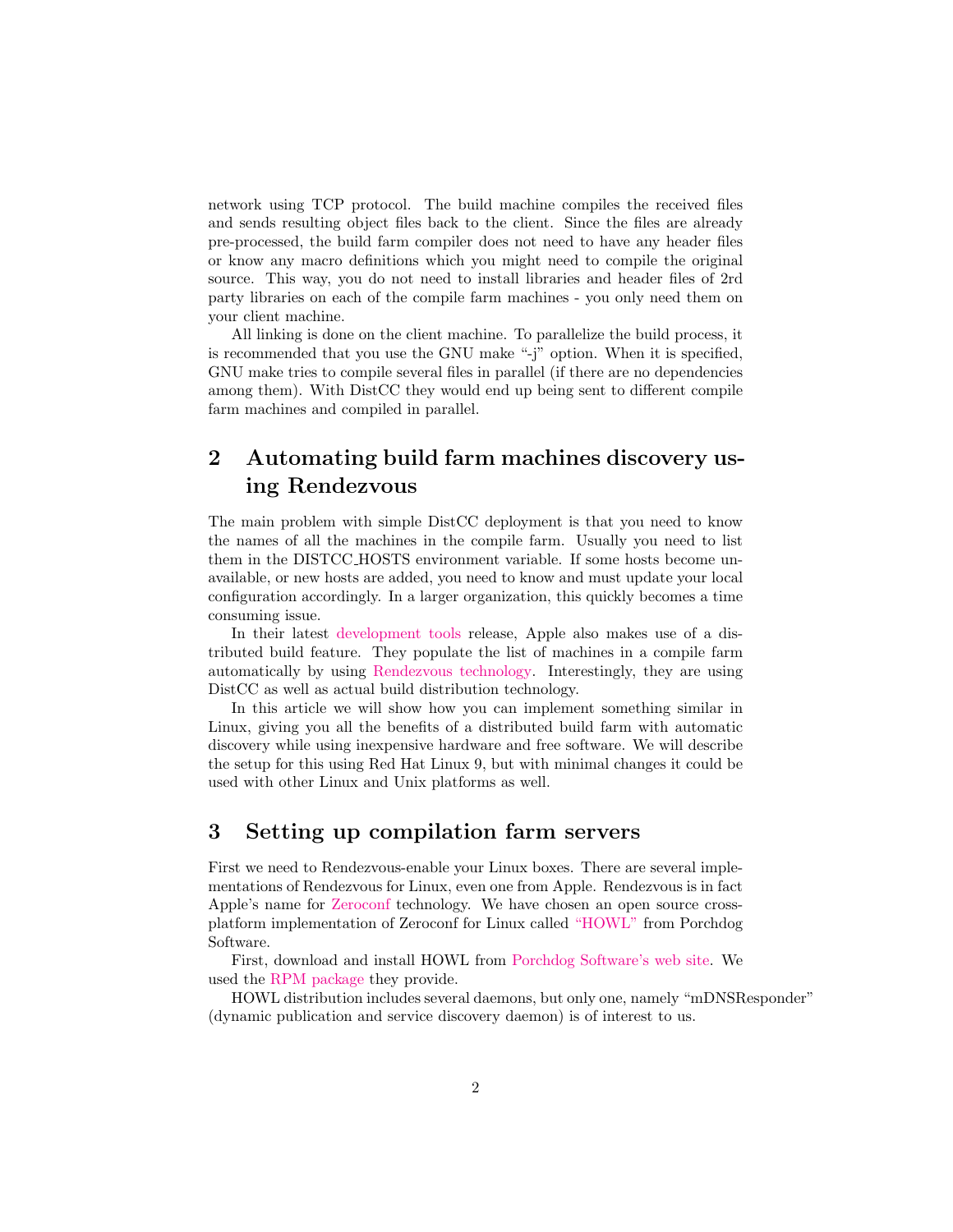After it has been installed, you need to make sure it will start automatically on boot:

chkconfig --add mDNSResponder chkconfig --level=345 mDNSResponder on

howl-0.9.5-1.i386.rpm has a small mistake in the file "/etc/init.d/mDNSResponder". It specifies the wrong path to "mDNSResponder binary". Also, it does not specify the configuration file's location. After installation, apply this small patch to "/etc/init.d/mDNSResponder" to correct these problems:

```
--- mDNSResponder.old 2004-06-02 17:16:03.000000000 -0700
+++ /etc/init.d/mDNSResponder 2004-06-02 17:45:47.000000000 -0700@@ -12,7 +12,7 @@
# processname: mDNSResponder
# config:
-OTHER_MDNSRD_OPTS=""
+OTHER_MDNSRD_OPTS="-f /etc/mDNSResponder.conf"
# Source function library.
 . /etc/init.d/functions
@@ -24,7 +24,7 @@
start() {
        echo -n $"Starting mDNSResponder... "
        - /usr/local/bin/mDNSResponder $OTHER_MDNSRD_OPTS
+ /usr/bin/mDNSResponder $OTHER_MDNSRD_OPTS
       RETVAL=$?
        echo return $RETVAL
```
Now you need to create a configuration file with a list of the services on this machine, which you want to advertise via Rendezvous. For example "/etc/mDNSResponder.conf/" may look like this:

```
# mDNSResponder conf file
#
# name type domain port text record
      rover _ssh._tcp local. 22
      rover _distcc-RH9._tcp local. 3632
```
This will advertise SSH and DISTCC services on this machine. In the example above, 'rover' is a local machine name. Replace it with the actual name of your host. Since all machines in a DistCC compile farm must have the same architecture and name for the compiler, we called our service " distcc–RH9" to show that this is Red Hat 9 i386 machine. You may run several farms in the same organization by using different names, for example "\_distcc-Solaris8" or " distcc–FreeBSD5".

Now you can start "mDNSResponder" with the following command:

service mDNSResponder start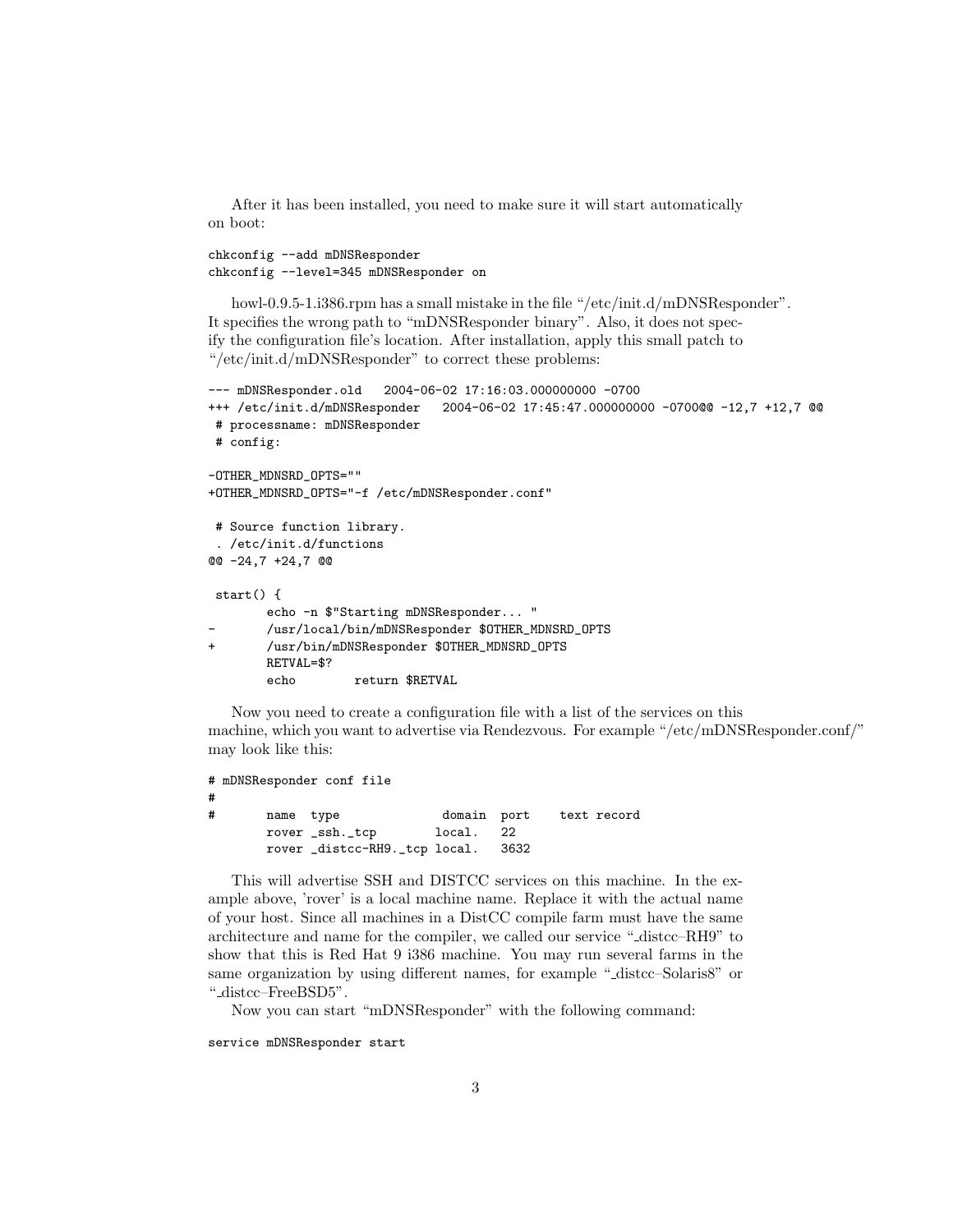If you have a MacOS X machine on the local network you can test how this works by using a Terminal application. Go to "File–Connect To Server" menu and you should see the name of your Linux machine in the list of SSH hosts there. For example:

| $\bullet$                                                                                                                    | Connect to server |
|------------------------------------------------------------------------------------------------------------------------------|-------------------|
| Service                                                                                                                      | Server            |
| Secure Shell (ssh)<br>►<br>Secure File Transfer (sftt <sup>⊳</sup><br>File Transfer (ftp)<br>ь<br>Remote Login (telnet)<br>ь | zembla<br>rover   |
|                                                                                                                              |                   |
| User:                                                                                                                        | SSH Protocol 1    |
|                                                                                                                              |                   |
|                                                                                                                              | Connect           |

Figure 1: "Connect To Server" dialogue of MacOS X Terminal program

Now you need to install distcc-server. (We used [RPMs for Red Hat Linux](ftp://ftp.axian.com/pub/people/terryg/distcc/RH9-RPMS/)

Make sure it will start on boot:

```
chkconfig --add distcc
chkconfig --level=345 distcc on
```
And start it:

[9\)](ftp://ftp.axian.com/pub/people/terryg/distcc/RH9-RPMS/)

service distcc start

Repeat these steps for all compilation farm machines.

## <span id="page-3-0"></span>4 Setting up compilation farm clients

To use Rendezvous on clients, you will also need to install and run the "mDNSResponder daemon". Follow the steps from the previous section to install it. However this time you should not include the configuration line for distcc in "mDNSResponder.conf" unless your client machine also acts as a compilation server.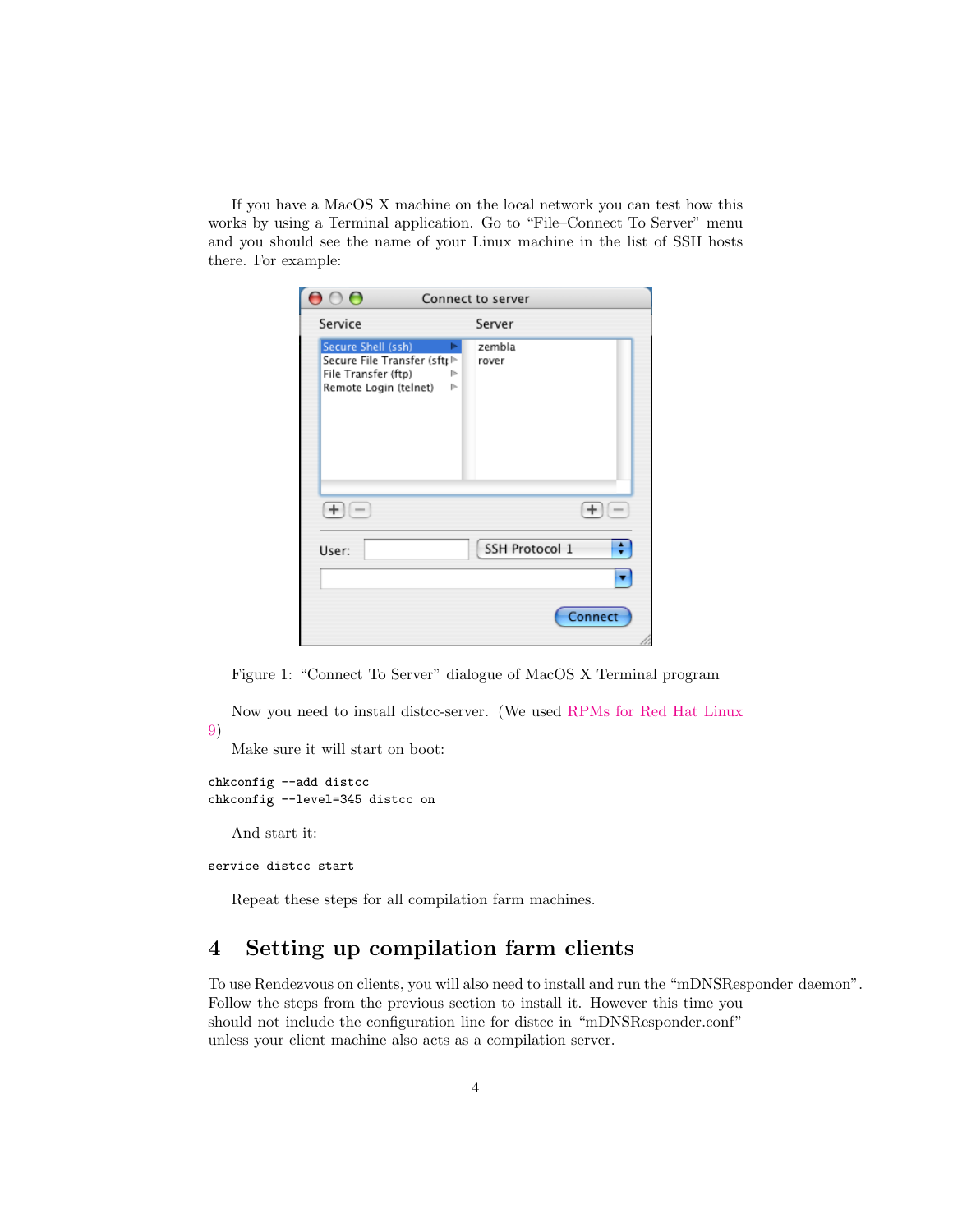Next we need to compile a small program which we will use to look up distcc servers using Rendezvous. To compile it you need to install HOWL development libraries and headers on one of the machines. (You can do this on one machine and copy the resulting binary to all others). We used [howl-devel RPM package](http://www.porchdogsoft.com/download/howl-devel-0.9.5-1.i386.rpm) to install HOWL libraries.

The source code of "mDNSlookup.c" could be found in Appendix [B](#page-7-0) on page [8.](#page-7-0) Compile it with the following command:

cc -I/usr/include/howl mDNSlookup.c -o mDNSlookup -lhowl -lpthread -lrt

And install in your executable path (for example to "/usr/local/bin/"). Now, finally we can test to see what machines we can discover:

[root@rover root]# mDNSlookup \_ssh.\_tcp 500 rover \_distcc-RH9.\_tcp. local. 192.0.2.140 3632 zembla \_distcc-RH9.\_tcp. local. 192.0.2.139 3632

In the example above, it found 2 machines: "zembla" and "rover" with IP addresses 192.0.2.139 and 192.0.2.140, respectively. Both machines are offering compilation services using DistCC on Red Hat 9, listening on TCP port 3632.

## <span id="page-4-0"></span>5 Setting up your compiler

Now we just have one last step left: to make use of discovered hosts. There are several ways to do this. We have chosen the compiler shell wrapper approach. The main advantages of this approach are:

- On multi-user systems users can control individually when DistCC should be used.
- There is no need to modify project Makefiles to take advantage of distributed builds.
- Users can easily switch distributed builds off and on (some tools, for example "imake", do not work well when DistCC use is enabled).

You need to install some scripts listed in [A](#page-5-1)ppendix  $\bf{A}$  on page [6](#page-5-1) in some directory which is in the binary executable path of all users (e.g. "/usr/local/bin/"):

You may want to tweak the last two scripts a bit ("distcc\_nhosts" and "distcc wrapper"), adjusting the variables at the beginning. The variable MDNS TIMEOUT defines how long to wait for Rendezvous responses (in milliseconds). ADD HOSTS BEFORE and ADD HOSTS AFTER allow you to add some non-Rendezvous-enabled compile farm hosts to list hosts which will be used. The value of SERVICE NAME should match the one you set earlier in "/etc/mDNSResponder.conf" on the compile farm hosts. To verify that it works you may temporary uncomment the line, setting the DISTCC VERBOSE variable. This would produce compilationtime debug output from distcc showing what hosts are used.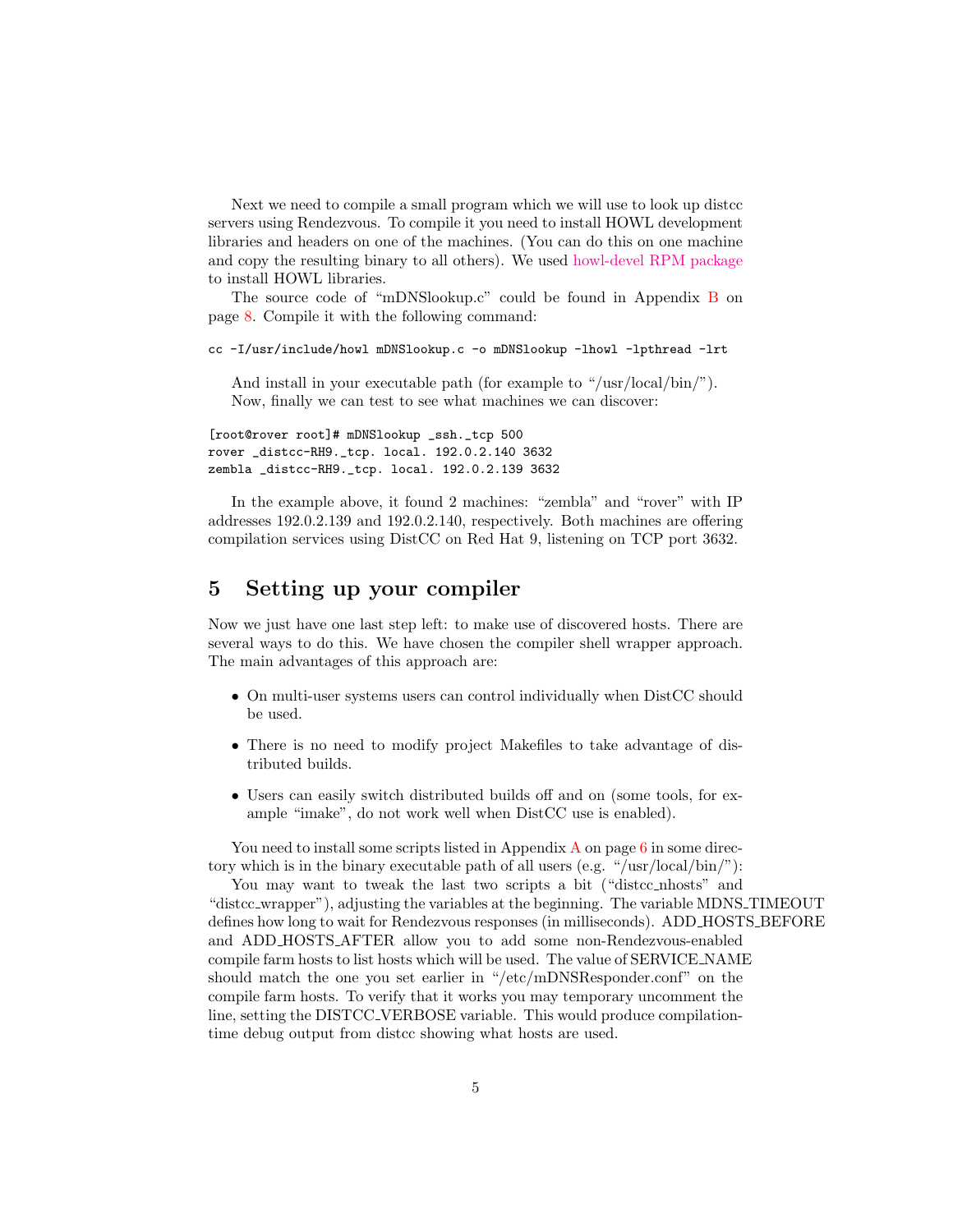There is another product which could be used together with distcc to speed up compilation even further: [CCACHE.](http://ccache.samba.org/) It works pretty well together with DistCC and provides a noticeable compilation speed up, even when using a compilation farm. If you have it installed (you need to install it just on the client machine), replace the following line in "distcc wrapper":

exec distcc /usr/bin/c++ \$\*

with

exec ccache distcc /usr/bin/c++ \$\*

Now you are all set. To start your first distributed compile, just type:

make -j 'distcc\_nhosts'

### <span id="page-5-0"></span>6 Conclusions and Further Work

We have shown how to build an inexpensive and robust solution for distribute Linux builds across multiple machines. Once set up, no changes need to be made on the client side when new machines are added to or removed from a farm. If some machine becomes temporary unavailable (for instance due to network connectivity issues), this will be immediately discovered and clients will make no attempt to use it.

If a number of machines in the compile farm as well as a number of client machines are noticeable, it might make sense to prepare RPM packages for both the client and sever which will eliminate any manual configuration, except RPM installation. "mDNSResponder.conf" could be generated automatically by the RPM post-install script (with the name of the machine taken from the "hostname" command and the service name build from the machine architecture name and gcc version).

A minor limitation of the current approach is that DistCC service is advertised whenever a machine is up, regardless of whether the DistCC daemon is running or not. This could be corrected fairly simply by a small modification of distcc daemon to register on "mDNSResponder" on startup and unregister on exit. HOWL provides an example of such code in the source code of "mDSNPublish" example.

### <span id="page-5-1"></span>A Client Scripts Source Code

#### <span id="page-5-2"></span>A.1 distcc on

```
#!/bin/sh
# Enables distributed compilation using DistCC
ln -s /usr/local/bin/distcc_wrapper ~/bin/c++
ln -s /usr/local/bin/distcc_wrapper ~/bin/cc
ln -s /usr/local/bin/distcc_wrapper ~/bin/g++
```
ln -s /usr/local/bin/distcc\_wrapper ~/bin/gcc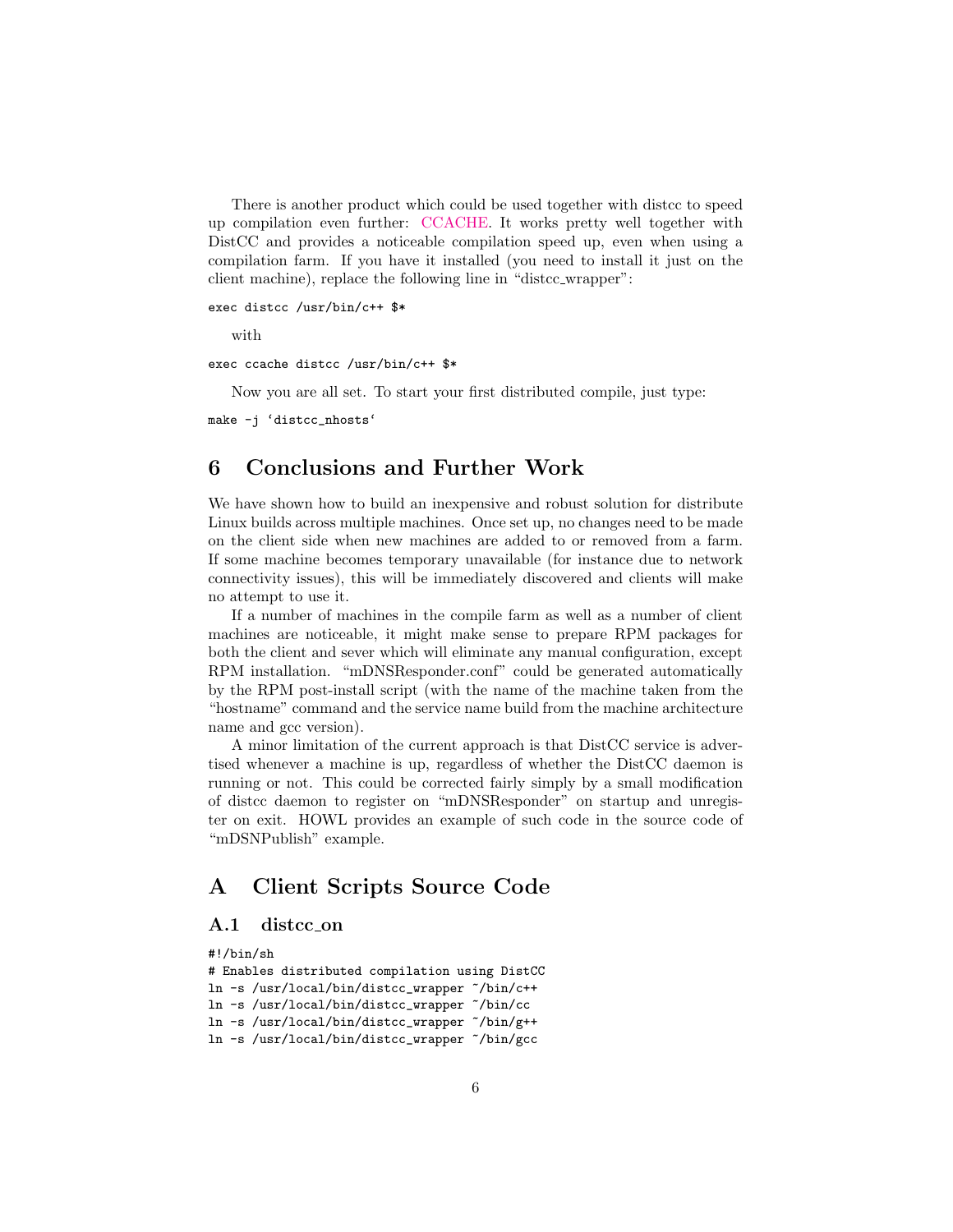#### <span id="page-6-0"></span>A.2 distcc off

```
#!/bin/sh
# Disables distributed compilation using DistCC
rm -f ~/bin/c++ ~/bin/cc ~/bin/g++ ~/bin/gcc
```
#### <span id="page-6-1"></span>A.3 distcc status

```
#!/bin/sh
# Shows if distributed compilation using DistCC is enabled
if [-f \sim/bin/c++ ]; then
    echo "distcc is ON"
else
    echo "discc is OFF"
fi
```
#### <span id="page-6-2"></span>A.4 distcc nhosts

```
#!/bin/sh
# Prints number of hosts availiabe in compile farm
# Output of this script intended to be used with -j option
# of GNU make.
#
# By default we return number twice as much as hosts found in compile
# farm, plus one (to handle empty compile farm).
```
MDNS\_TIMEOUT=200 SERVICE\_NAME=\_distcc-RH9.\_tcp

ADD\_NHOSTS=1 MULTIPLY\_NHOSTS=2

echo \$((\$ADD\_NHOSTS+\$(('mDNSlookup "\$SERVICE\_NAME" \$MDNS\_TIMEOUT | wc -l'+\$MULTIPLY\_NHOSTS))))

#### <span id="page-6-3"></span>A.5 distcc wrapper

```
#!/bin/sh
#
# DistCC wrapper to use Rendezvous to discover compile
# farm machines. Should not be run directly by user.
MDNS_TIMEOUT=200
```
ADD\_HOSTS\_BEFORE= ADD\_HOSTS\_AFTER= SERVICE\_NAME=\_distcc-RH9.\_tcp

```
DYNAMIC_HOSTS='mDNSlookup "$SERVICE_NAME" $MDNS_TIMEOUT | awk '{printf "%s:%s ",$4,$5;}''
export DISTCC_HOSTS="$ADD_HOSTS_BEFORE $DYNAMIC_HOSTS $ADD_HOSTS_AFTER"
export DISTCC_NHOSTS='echo "$DISTCC_HOSTS" | wc -w'
echo $DISTCC_HOSTS
```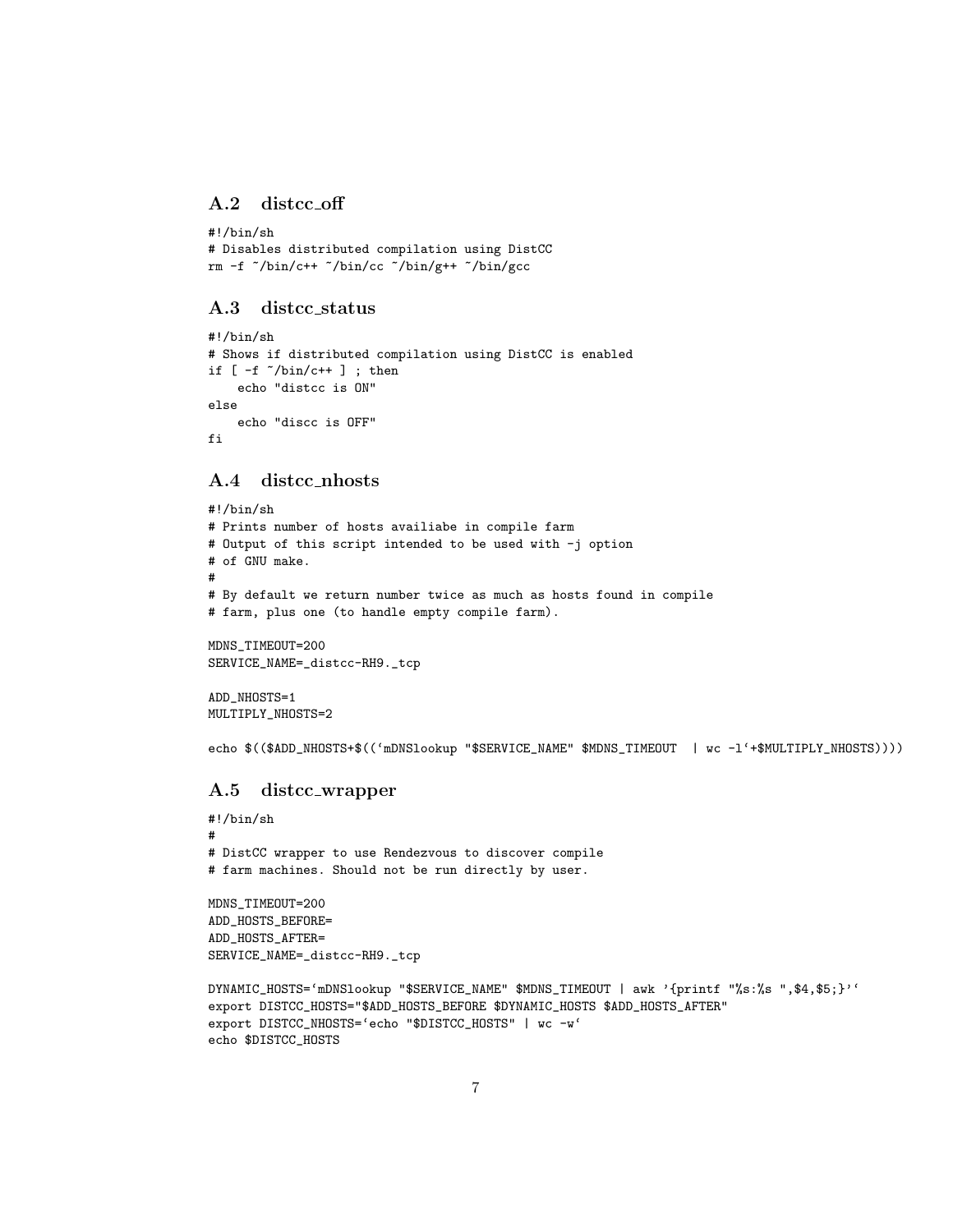#export DISTCC\_VERBOSE=1 exec distcc /usr/bin/c++ \$\*

sw\_const\_string

## <span id="page-7-0"></span>B mDNSlookup Source Code

```
/*
* Copyright 2003, 2004, 2004 Porchdog Software. All rights reserved.
 *
* Redistribution and use in source and binary forms, with or without
   modification, are permitted provided that the following conditions
   are met:
 *
        1. Redistributions of source code must retain the above
        copyright notice, this list of conditions and the following
       disclaimer.
 *
       2. Redistributions in binary form must reproduce the above
        copyright notice, this list of conditions and the following
        disclaimer in the documentation and/or other materials
       provided with the distribution.
 *
 * THIS SOFTWARE IS PROVIDED BY PORCHDOG SOFTWARE ''AS IS'' AND ANY
   EXPRESS OR IMPLIED WARRANTIES, INCLUDING, BUT NOT LIMITED TO, THE
   IMPLIED WARRANTIES OF MERCHANTABILITY AND FITNESS FOR A PARTICULAR
   PURPOSE ARE DISCLAIMED. IN NO EVENT SHALL THE HOWL PROJECT OR
   CONTRIBUTORS BE LIABLE FOR ANY DIRECT, INDIRECT, INCIDENTAL,
   SPECIAL, EXEMPLARY, OR CONSEQUENTIAL DAMAGES (INCLUDING, BUT NOT
   LIMITED TO, PROCUREMENT OF SUBSTITUTE GOODS OR SERVICES; LOSS OF
   USE, DATA, OR PROFITS; OR BUSINESS INTERRUPTION) HOWEVER CAUSED
   AND ON ANY THEORY OF LIABILITY, WHETHER IN CONTRACT, STRICT
   LIABILITY, OR TORT (INCLUDING NEGLIGENCE OR OTHERWISE) ARISING IN
   ANY WAY OUT OF THE USE OF THIS SOFTWARE, EVEN IF ADVISED OF THE
 * POSSIBILITY OF SUCH DAMAGE.
 *
* The views and conclusions contained in the software and
   documentation are those of the authors and should not be
   interpreted as representing official policies, either expressed or
   implied, of Porchdog Software.
 *
 * -------------------------------------------------------------------
 *
* mDNSlookup is quick hack, based on mDNSBrowse example from HOWL package.
 *
* Main changes:
* 1. introduced timeout parameter
* 2. less-verbose output (do not report some packets, do not print TXT records)
 *
* To compile on Linux use following command:
 *
* cc -I/usr/include/howl mDNSlookup.c -o mDNSlookup -lhowl -lpthread -lrt
 *
 * Vadim Zaliva
 *
*/
#include <howl.h>
#include <stdio.h>
#include <time.h>
static sw_result HOWL_API lookup_resolver(
   sw_discovery_resolve_handler handler,
    sw_discovery<br>sw_discovery_resolve_id id,
   sw_discovery_resolve_id id,<br>sw_const_string name,
```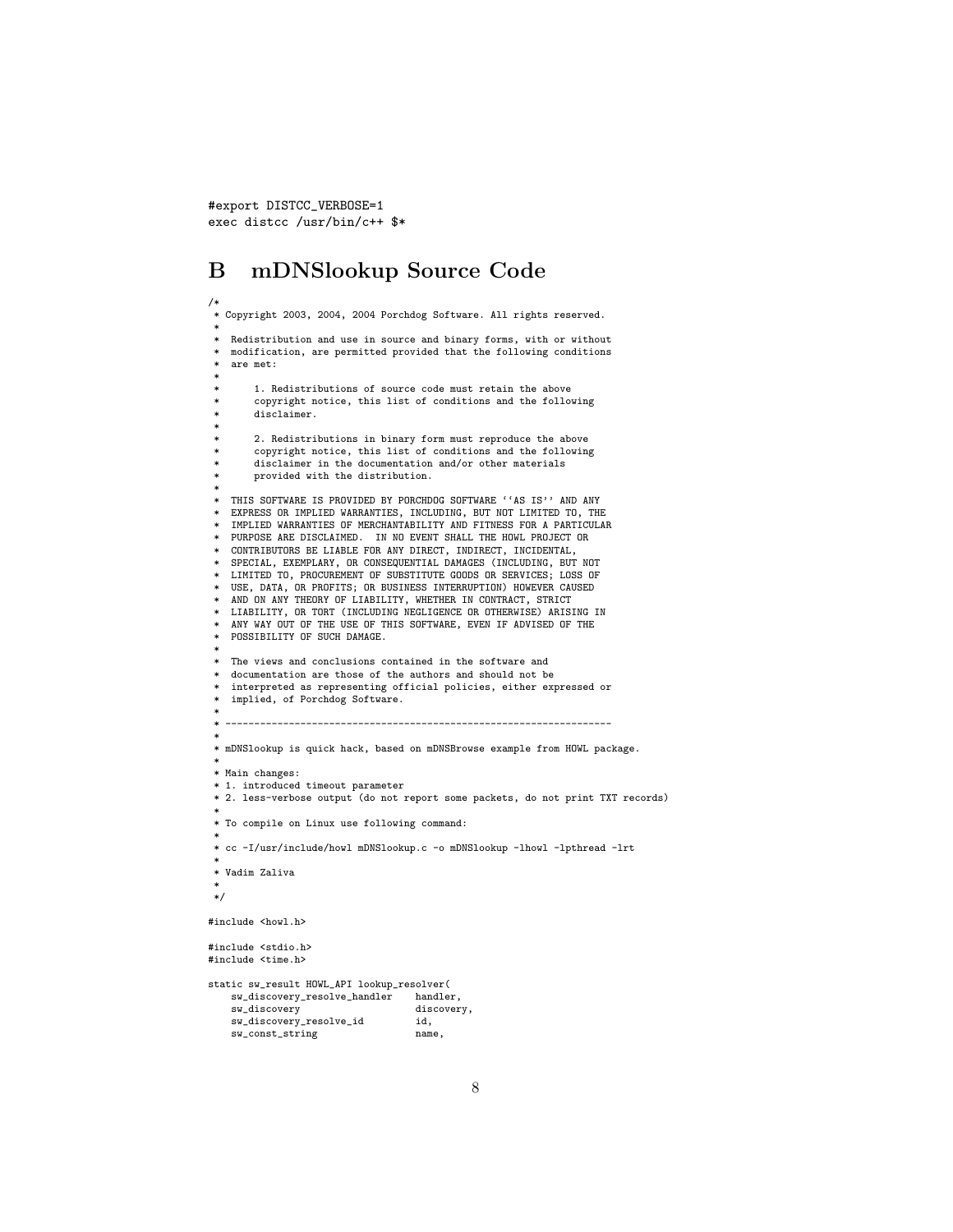```
sw_const_string type,<br>sw_const_string domain,
    sw_const_string domain,<br>sw_ipv4_address address,
    sw_ipv4_address addres<br>sw_port port,
    sw_port<br>sw_const_string
    sw_const_string text_record_string,<br>sw_octets text_record,
    sw_octets text_record,<br>sw_ulong text_record_
                                          text\_record{\_}len,sw_opaque extra)
{
    char name_buf[16];
     sw_discovery_stop_resolve(discovery, id);
printf("%s %s %s %s %d\n", name, type, domain,
             sw_ipv4_address_name(address, name_buf, 16), port
    );
    return SW_OKAY;
}
static sw_result HOWL_API lookup_browser(
    sw_discovery_browse_handler handler,
    sw_discovery discovery,<br>sw_discovery_browse_id did.
    \texttt{sw\_discovery\_browse\_id}sw_discovery_browse_status status,<br>sw_const_string name,
    sw_const_string name,<br>sw_const_string type,
    sw_const_string type,<br>sw_const_string domain.
    sw_const_string domain<br>sw_opaque extra)
    sw\_opaque{
    sw_discovery_resolve_id rid;
     if(status==SW_DISCOVERY_BROWSE_ADD_SERVICE)
     {
         if(sw_discovery_resolve(discovery, name,
                                     type, domain,
                                      NULL, lookup_resolver,
NULL, &rid) != SW_OKAY)
         {
              fprintf(stderr, "resolve failed\n");
              return -1;
         }
    }
    return SW_OKAY;
}
main(int argc, char **argv)
{
    sw_discovery discovery ;<br>sw_result result ;
                                result;
    sw_discovery_browse_id id ;<br>sw_salt salt ;
    sw_salt i salt ;<br>sw_ulong timeout ;
                                timeout ;
    if(\arg c == 3){
         char *e;
         timeout=strtol(argv[2], &e, 10);
         if(*e)
         {
              fprintf(stderr, "Invalid timeout value. Should be number in milliseconds!\n");
fprintf(stderr, "Usage: mDNSlookup <type> [timeout]\n");
              return -1;
         }
     } else if(argc != 2)
{
         fprintf(stderr, "Usage: mDNSlookup <type> [timeout]\n");
         return -1;
```